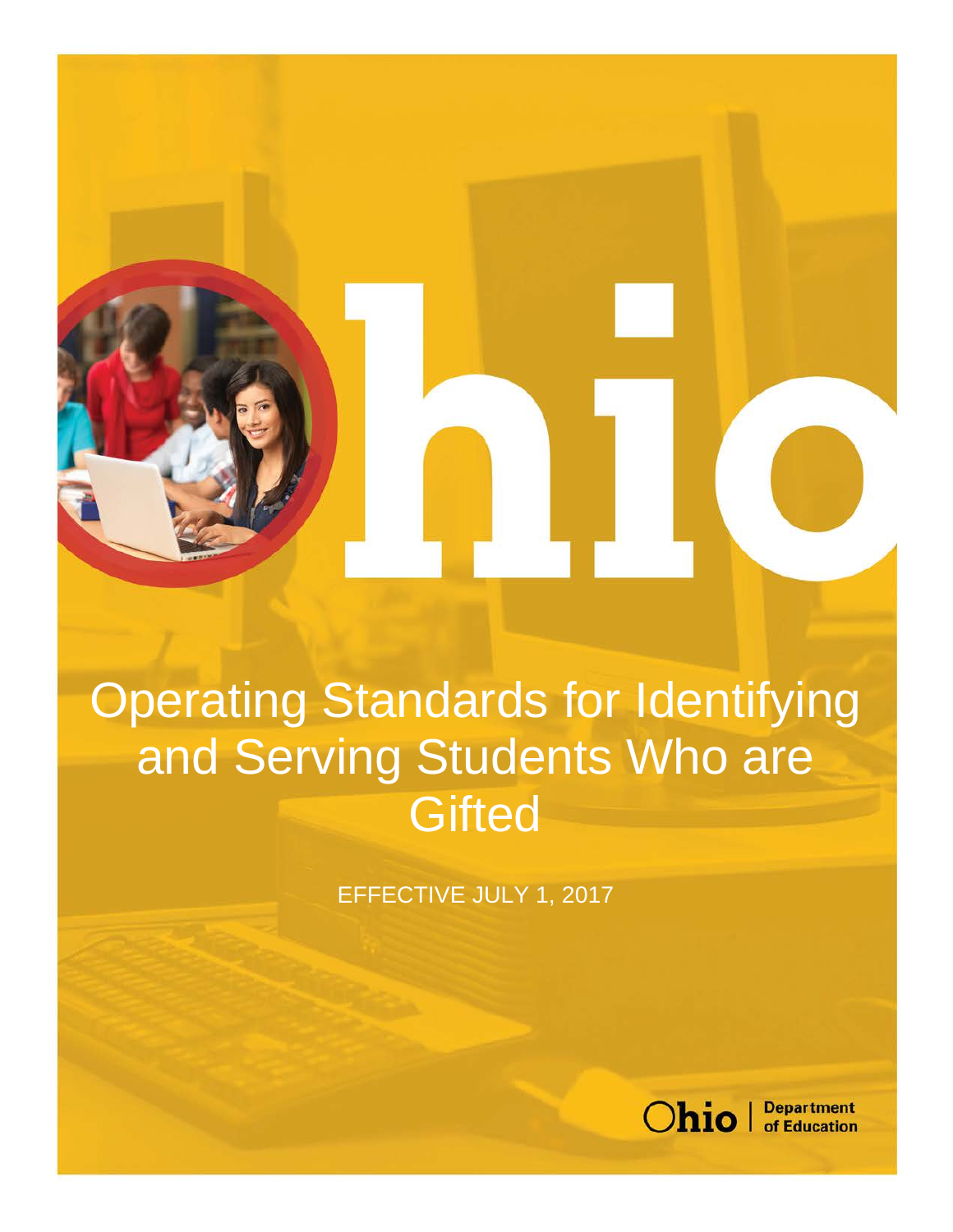## **3301-51-15 Operating standards for identifying and serving students who are gifted**

## (A) Definitions

- (1) "Gifted" means students who perform or show potential for performing at remarkably high levels of accomplishment when compared to others of their age, experience, or environment and who are identified under division (A), (B), (C), or (D) of section 3324.03 of the Revised Code.
- (2) "School district" means a city, local, or exempted village school district and does not include a joint vocational school district.
- (3) "Specific academic ability field" means one or more of the following areas of instruction:
	- (a) Mathematics;
	- (b) Science;
	- (c) Reading, writing, or a combination of these skills; and/or
	- (d) Social studies.
- (4) "Trained individual" means a person who by training or experience is qualified to perform the prescribed activity, e.g., educator, private teacher, higher education faculty member, working professional in the field of visual or performing arts or a person trained to administer assessments/checklists to identify gifted ability in creative, visual or performing arts.
- (5) "Visual or performing arts ability" means ability in areas such as drawing, painting, sculpting, music, dance and drama.
- (B) General
	- (1) All minimum standards for elementary and secondary schools shall be followed for students who are gifted.
- (C) Identification
	- (1) Definition

The board of education of each district shall identify students who are gifted and are enrolled in that district in grades kindergarten through twelve as follows:

- (a) A student shall be identified as exhibiting "superior cognitive ability" if the student did either of the following within the preceding twenty-four months:
	- (i) Scored two standard deviations above the mean, minus the standard error of measurement, on an approved individual standardized intelligence test administered by a licensed or certified school psychologist or licensed psychologist; or
	- (ii) Accomplished any one of the following:
		- (a) Scored at least two standard deviations above the mean, minus the standard error of measurement, on an approved standardized group intelligence test;
		- (b) Performed at or above the ninety-fifth percentile on an approved individual or group standardized basic or composite battery of a nationally normed achievement test; or
		- (c) Attained an approved score on one or more above grade-level standardized, nationally normed approved tests.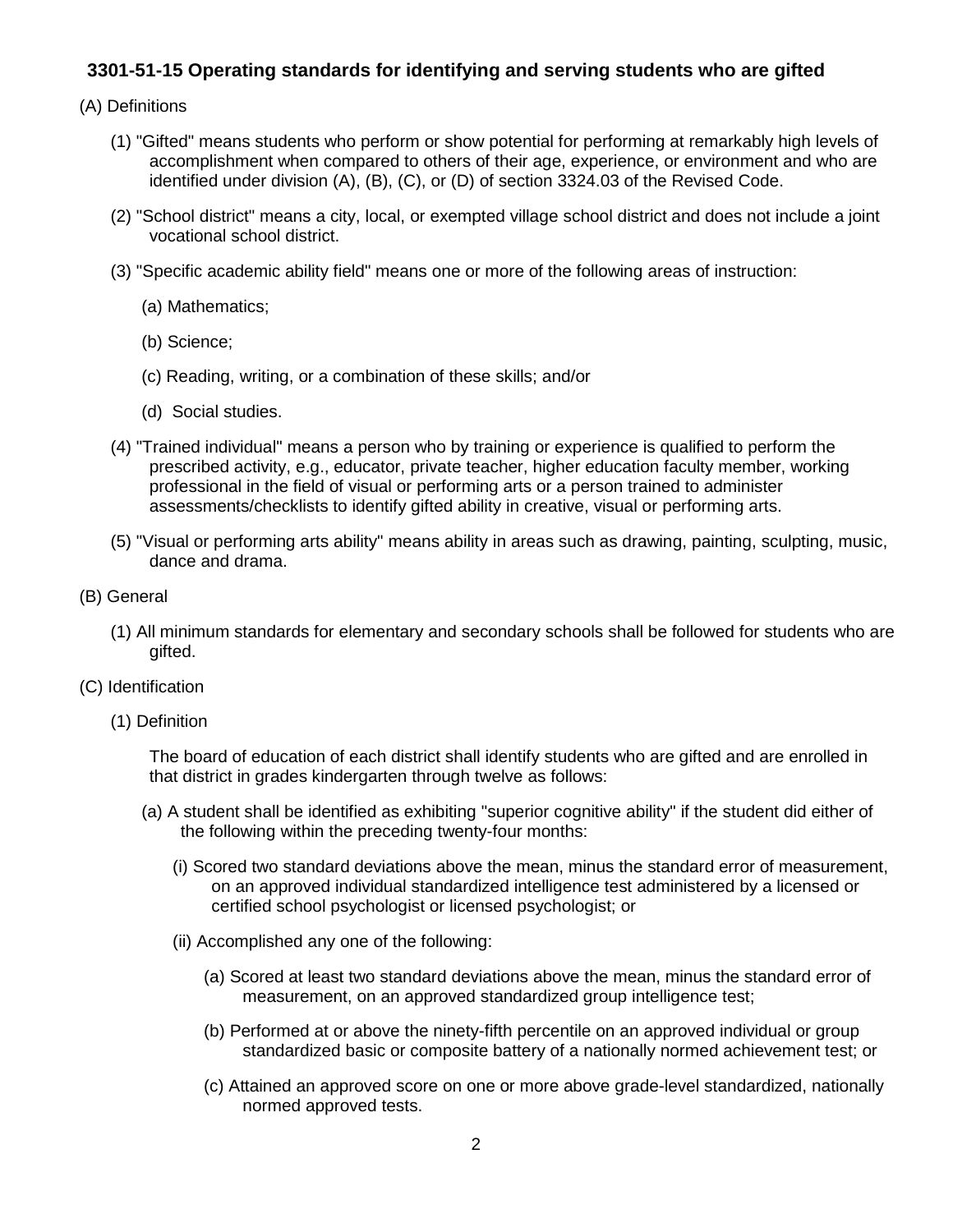- (b) A student shall be identified as exhibiting "specific academic ability" superior to that of students of similar age in a specific academic ability field, if, within the preceding twenty-four months the student performed at or above the ninety-fifth percentile at the national level on an approved individual or group standardized achievement test of specific academic ability in that field. A student may be identified as gifted in more than one specific academic ability field.
- (c) A student shall be identified as exhibiting "creative thinking ability" superior to a student of a similar age, if within the previous twenty-four months, the student scored one standard deviation above the mean, minus the standard error of measurement, on an approved individual or group intelligence test and also did either of the following:
	- (i) Attained a sufficient score, as established by the department of education, on an approved individual or group test of creative ability; or
	- (ii) Exhibited sufficient performance, as established by the department of education, on an approved checklist by a trained individual of creative behaviors.
- (d) A student shall be identified as exhibiting "visual or performing arts ability" superior to that of students of similar age if the student has done both of the following:
	- (i) Demonstrated to a trained individual through a display of work, an audition, or other performance or exhibition, superior ability in a visual or performing arts area; and
	- (ii) Exhibited to a trained individual sufficient performance, as established by the department of education, on an approved checklist of behaviors related to a specific arts area.
- (e) After any initial gifted identification made in conformance with this rule, a student shall remain identified regardless of subsequent testing or classroom performance.
- (2) Testing/assessment
	- (a) A list of the approved instruments and checklists will be established and published by the department of education.
	- (b) The district shall select instruments from the list established by the department for use in the identification of students who are gifted.
	- (c) The district shall ensure that assessment instruments:
		- (i) Are administered by a trained individual in conformance with the instructions provided by their publisher;
		- (ii) Have been validated for the specific purpose and populations for which they are used and measure the specific area(s) of gifted ability;
		- (iii) Allow for appropriate screening and identification of minority or disadvantaged students, students with disabilities, and English learners;
		- (iv) Are provided and administered in the student's native language or other mode of communication if English is a barrier to the student's performance or if requested by the parent;
		- (v) Are provided and administered using the accommodations in a student's Individualized Education Program or 504 Plan. If these accommodations are not consistent with a test's allowable accommodations, a comparable approved assessment instrument shall be used; and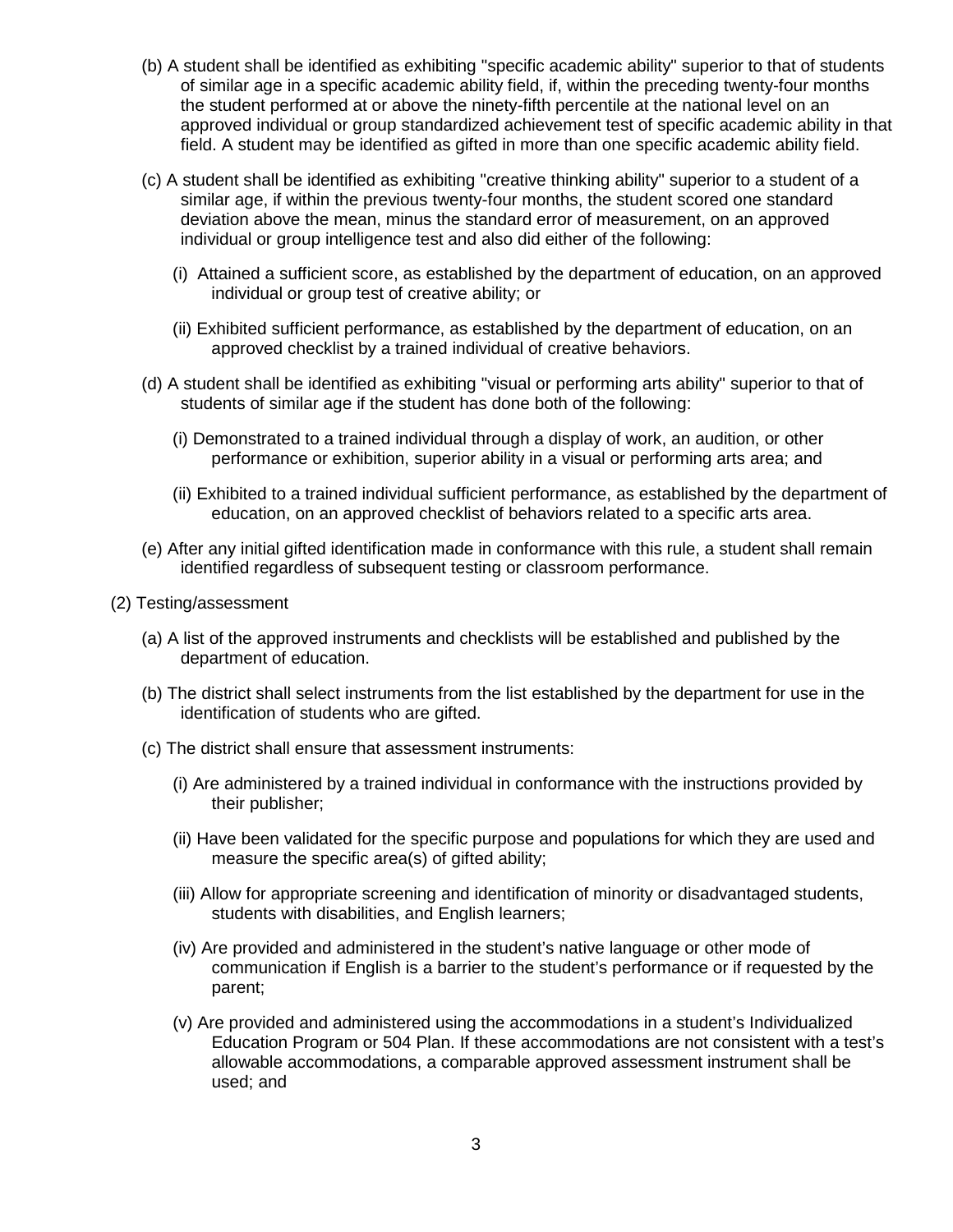- (vi) Are selected and administered so as to best ensure that when a test is administered to a student with a disability or impaired sensory, manual or speaking skills, the test results accurately reflect the student's aptitude or achievement level or whatever other factors the test purports to measure, rather than reflecting the student's disability or impaired sensory, manual or speaking skills.
- (3) District identification plan

The board of education of each district shall adopt a plan as specified in section 3324.04 of the Revised Code for identifying students who are gifted:

- (a) The district identification plan, in accordance with department of education guidelines, shall be submitted to the department of education for approval immediately following district board of education approval.
- (b) The department of education shall approve the plan within sixty days if it contains all of the following:
	- (i) A description of the assessment instruments from the list approved by the department that the district will use to screen and identify students who are gifted;
	- (ii) The provision of at least two whole grade screening opportunities as follows:
		- (a) For (1) superior cognitive ability, (2) specific academic ability in the areas of (a) mathematics and (b) reading, writing or a combination of these skills, and (3) creative thinking ability for all students once prior to the end of grade two.
		- (b) For (1) superior cognitive ability, (2) specific academic ability in the areas of (a) mathematics and (b) reading, writing or a combination of these skills, and (3) creative thinking ability for all students once after the completion of grade two but prior to the end of grade six.
	- (iii) Acceptable scheduling procedures for screening and for administering assessment instruments for identifying students who are gifted. These procedures shall provide:
		- (a) In the case of students who have requested assessment or who have been recommended for assessment by teachers, parents, or other students, at least two opportunities a year for assessment regardless of the grade levels where gifted services are offered. A student's initial assessment shall be completed within ninety days of referral;
		- (b) Assurance of inclusion in screening and assessment procedures for minority and disadvantaged students, students with disabilities, and English learners; and
		- (c) Assurance that any student transferring into the district will be assessed within ninety days of the transfer at the request of a parent;
	- (iv) Procedures for notification of parents within thirty days of the district's receipt of a student's results on any screening procedure or assessment instrument; and
	- (v) The provision of an opportunity for parents to appeal any decision about the results of any screening procedure or assessment, the scheduling of students for assessment, or the placement of a student in any program or for receipt of services.
- (c) The district shall accept assessment results from other districts or from a trained individual outside the district, as equivalent to district testing as set forth in paragraph (C) of this rule (identification) and may not exclude a student from service options due to reassessment, test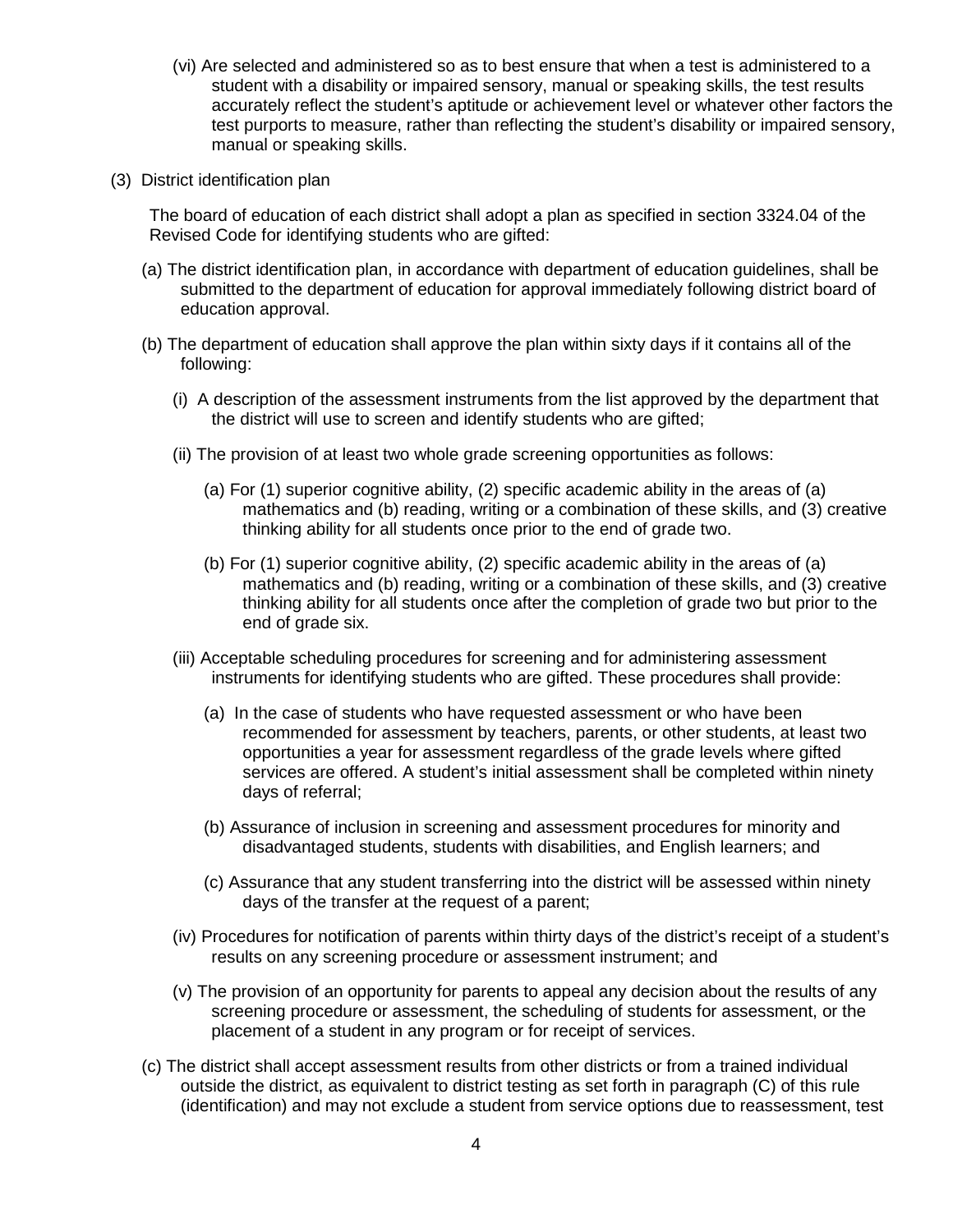scores from other districts or test scores from trained personnel outside the district if the student meets the criteria specified in paragraph (C) of this rule (identification). Districts shall not alter eligibility through any consideration or computation other than as set forth in paragraph (C) of this rule (identification).

- (d) The district's plan may provide for the district to contract with any qualified public or private service provider to provide screening or assessment services under the plan.
- (e) The district shall work with the department of education to amend the plan and ensure the plan meets approval, and if the district changes the plan such changes shall be submitted to the department of education immediately following district board of education approval.
- (4) District policy

The board of education of each district shall adopt a statement of its policy for the screening and identification of students who are gifted and shall distribute the policy statement to parents.

- (a) The policy statement shall specify:
	- (i) The criteria and methods the district uses to screen students and to select students for further assessment who perform or show potential for performing at remarkably high levels of accomplishment in each of the gifted areas specified in this rule;
	- (ii) The sources of assessment data the district uses to select students for further testing and an explanation for parents of the multiple assessment instruments required to identify students who are gifted under section 3324.03 of the Revised Code;
	- (iii) An explanation for parents of the method the district uses to ensure equal access to screening and further assessment by all district students, including minority or disadvantaged students, students with disabilities, and English learners;
	- (iv) Provisions to ensure equal opportunity for all district students identified as gifted to receive services offered by the district;
	- (v) Provisions for students to withdraw from gifted programs and services, for reassessment of students, and for assessment of students transferring into the district;
	- (vi) A detailed list of the services likely to be provided to a student, based on the nature of a student's identification, and of all gifted services that are currently available within the school district including the criteria for receiving those services (3301-51-15 (D)(7)); and
	- (vii) Methods for resolving disagreements between parents and the district concerning identification and placement decisions.
- (b) A copy of the district's policy adopted under this section shall accompany the district's plan submitted to the department of education under section 3324.04 of the Revised Code.
- (D) Provision of services
	- (1) Gifted services must include instruction that is differentiated from the standard curriculum for that course in depth, breadth, complexity, pace, and/or where content is above-grade level.
	- (2) Services shall occur during the typical instructional day with flexibility allowed for the scheduling of district-approved internships or mentorships and higher education coursework, including credit flexibility.
	- (3) Instructional time, class size, and caseload ratios for all service settings shall be equivalent to districtwide instructional time, class size, and caseload ratios for the corresponding subject, grade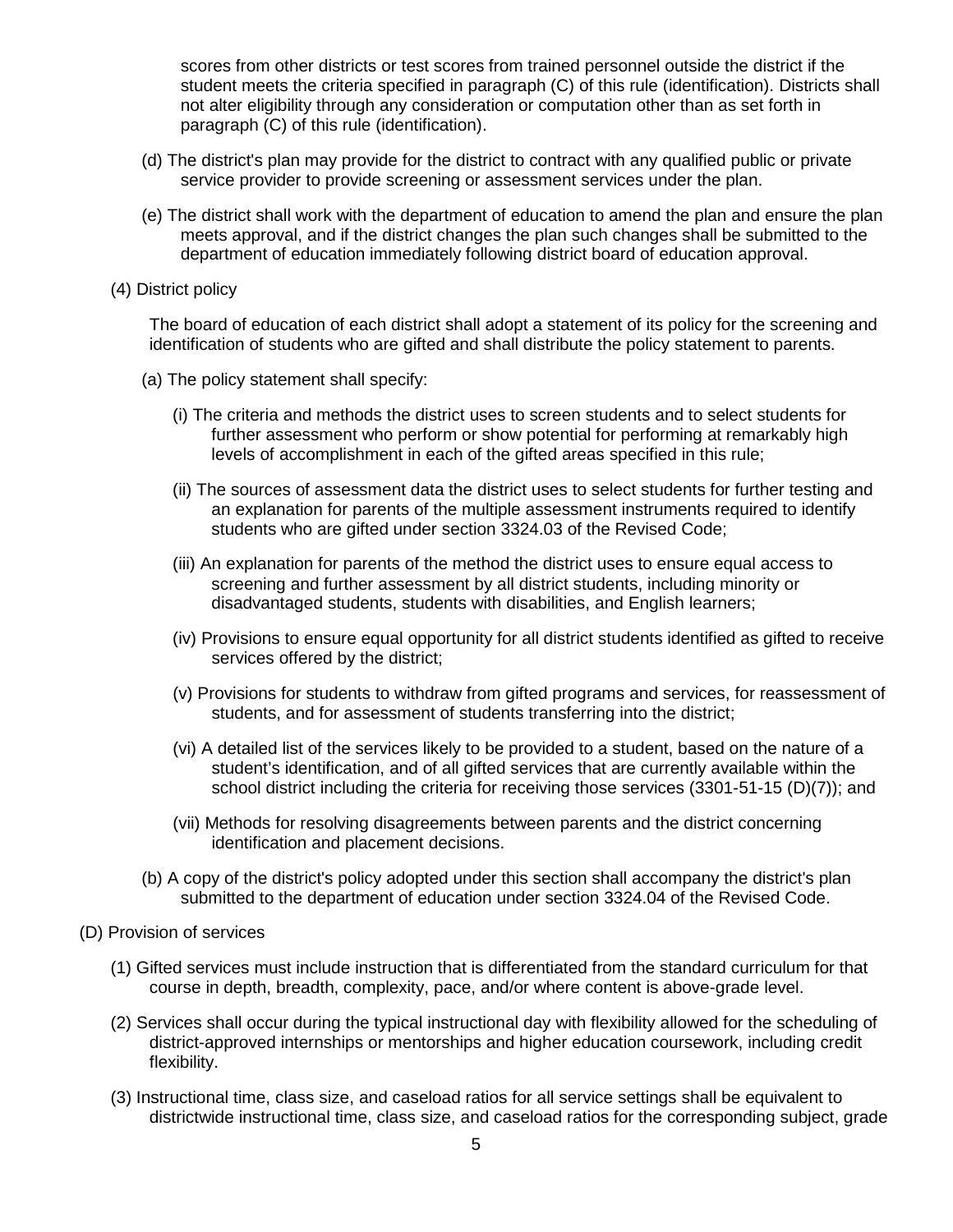level, and setting under Chapter 3301-35 of the Administrative Code with exceptions as noted per (D)(4) below.

- (4) A continuum of services provided by each district board of education, where content is delivered per (D)(1) above, may include but is not limited to such options as the following:
	- (a) A full-time self-contained classroom where the gifted intervention specialist is the teacher of record and all students are identified as gifted. A maximum of 20 students at one time is permitted in this setting. The department of education, office for exceptional children, shall establish policies and procedures for granting temporary waivers related to this setting;
	- (b) A single subject self-contained course where the gifted intervention specialist is the teacher of record and all students are identified as gifted;
	- (c) Services through co-teaching in a cluster grouping setting where a group of students who are gifted is deliberately placed together in a classroom where one teacher is a gifted intervention specialist with a maximum of twenty students who are gifted at any one time and a maximum caseload of eighty students who are gifted. The teachers shall be provided with regularly scheduled collaborative planning time. Each student served in this setting shall be provided instruction for no less than one core content class period a day or an average of fifteen percent of the school week. The department of education, office for exceptional children, shall establish policies and procedures for granting temporary waivers related to this setting;
	- (d) A resource room/pull-out where the gifted intervention specialist has a maximum of twenty students who are gifted at any one time and a maximum caseload of eighty students who are gifted. Each student served in this setting shall be provided instruction for no less than one core content class period a day or an average of fifteen percent of the school week. The department of education, office for exceptional children, shall establish policies and procedures for granting temporary waivers related to this setting;
	- (e) Cluster grouping where a small group of students who are gifted is deliberately placed together in a classroom. Each student served in this setting shall be provided instruction for no less than one core content class period a day or an average of fifteen percent of the school week;
	- (f) An Honors course;
	- (g) An International Baccalaureate course;
	- (h) An Advanced Placement course;
	- (i) Services through a trained Arts instructor;
	- (j) Grade acceleration, early entrance to kindergarten or first grade, subject acceleration, or early graduation from high school per district acceleration policy approved under section 3324.10 of the Revised Code;
	- (k) Dual enrollment opportunities including but not limited to College Credit Plus;
	- (l) In internships and mentorships; and/or
	- (m) Educational options including credit flexibility, advanced online courses and programs and other options as defined in rules 3301-35-01 and 3301-35-06 of the Administrative Code.
- (5) Services for students shall be consistent with their area(s) of identification and shall be differentiated to meet their needs.
- (6) The district shall only indicate to parents or report to the department of education that a student is receiving gifted education services when services are provided in conformance with this rule.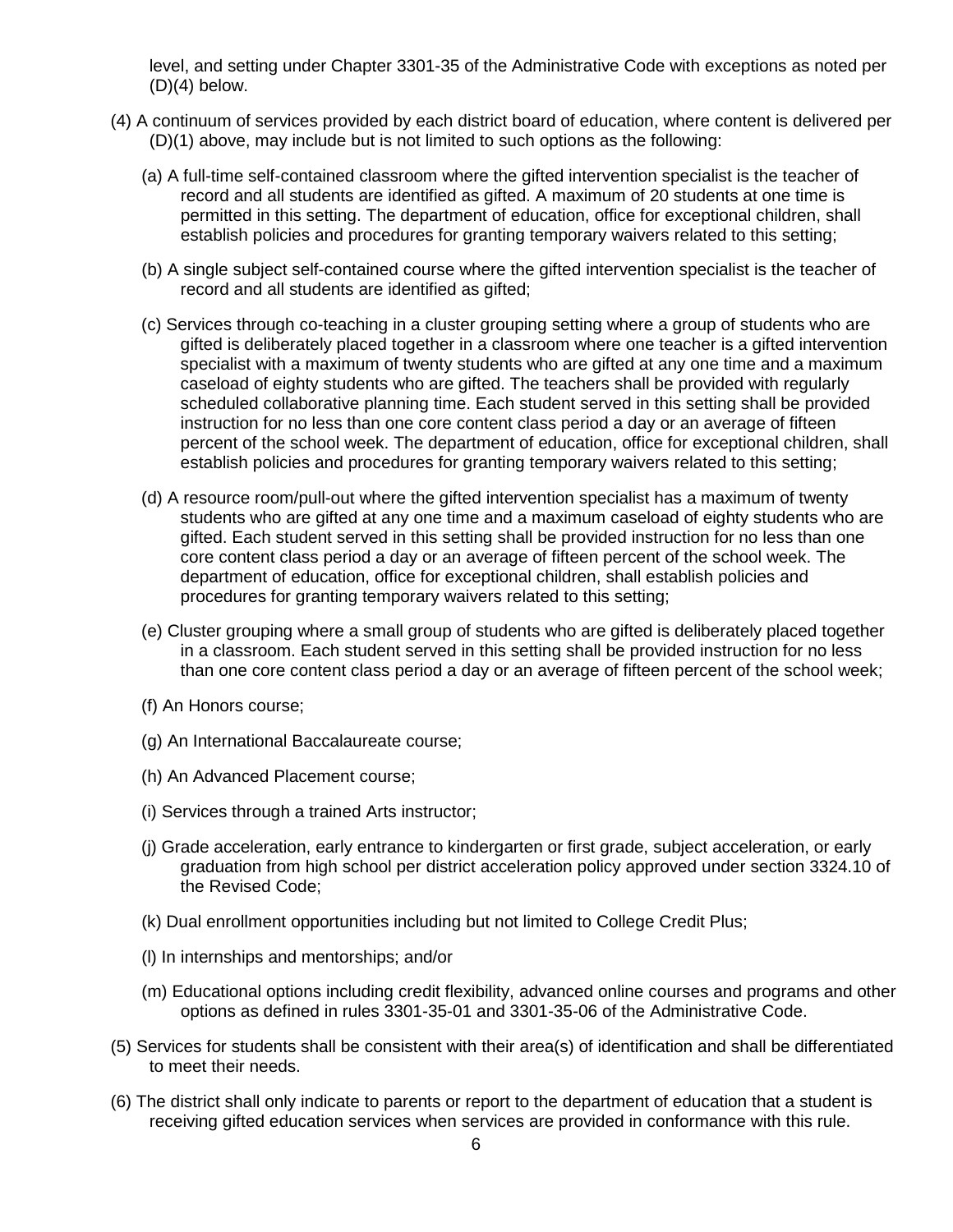- (7) Placement procedures for district services shall be in conformance with the district's written criteria for determining eligibility for placement in those services.
	- (a) Written criteria for determining eligibility for placement in a gifted service shall be provided to any parent, district educator, or the department of education upon request.
	- (b) Written criteria provided by the district shall include an explanation of the methods used to ensure equal access to each gifted service for all eligible district students, including minority or disadvantaged students, students with disabilities and English learners. This written criteria shall not unduly restrict access to services.
	- (c) Subjective criteria such as grades and teacher recommendations shall not be used to exclude a student from service.
	- (d) All district students who meet the written criteria for a gifted service shall be provided an equal opportunity to receive that service.
- (8) Personnel shall meet the qualifications below and shall provide services that are consistent with this rule.
	- (a) A gifted intervention specialist shall:
		- (i) Hold licensure or endorsement in gifted education; and
		- (ii) Participate in ongoing professional development related to gifted education as documented on the Individual Professional Development Plan (IPDP) or other methods as determined by the department.
	- (b) A general education teacher who is designated as the provider of gifted services shall:
		- (i) Receive specialized training in gifted education as documented and monitored by the district on the teacher's Individual Professional Development Plan (IPDP) or other methods as determined by the department in order to meet the following competencies:
			- (a) The ability to differentiate instruction based on a student's readiness, knowledge and skill level, including using accelerated content, complexity, depth, challenge, creativity and abstractness;
			- (b) The ability to select, adapt, or create a variety of differentiated curricula that incorporate advanced, conceptually challenging, in-depth, distinctive and complex content;
			- (c) The ability to provide an extension or replacement of the general education curricula, to modify the learning process through strategies such as curriculum compacting, and to select alternative assignments and projects based on individual student needs
			- (d) The ability to understand the social and emotional needs of students who are gifted and to address the impact of those needs on student learning;
			- (e) The ability to recognize and respond to characteristics and needs of students from traditionally underrepresented populations who are gifted and create safe and culturally responsive learning environments;
			- (f) The ability to use data from a variety of sources to measure and monitor the growth of students who are gifted;
			- (g) The ability to select, use, and interpret technically sound formal and informal assessments for the purpose of academic decision making; and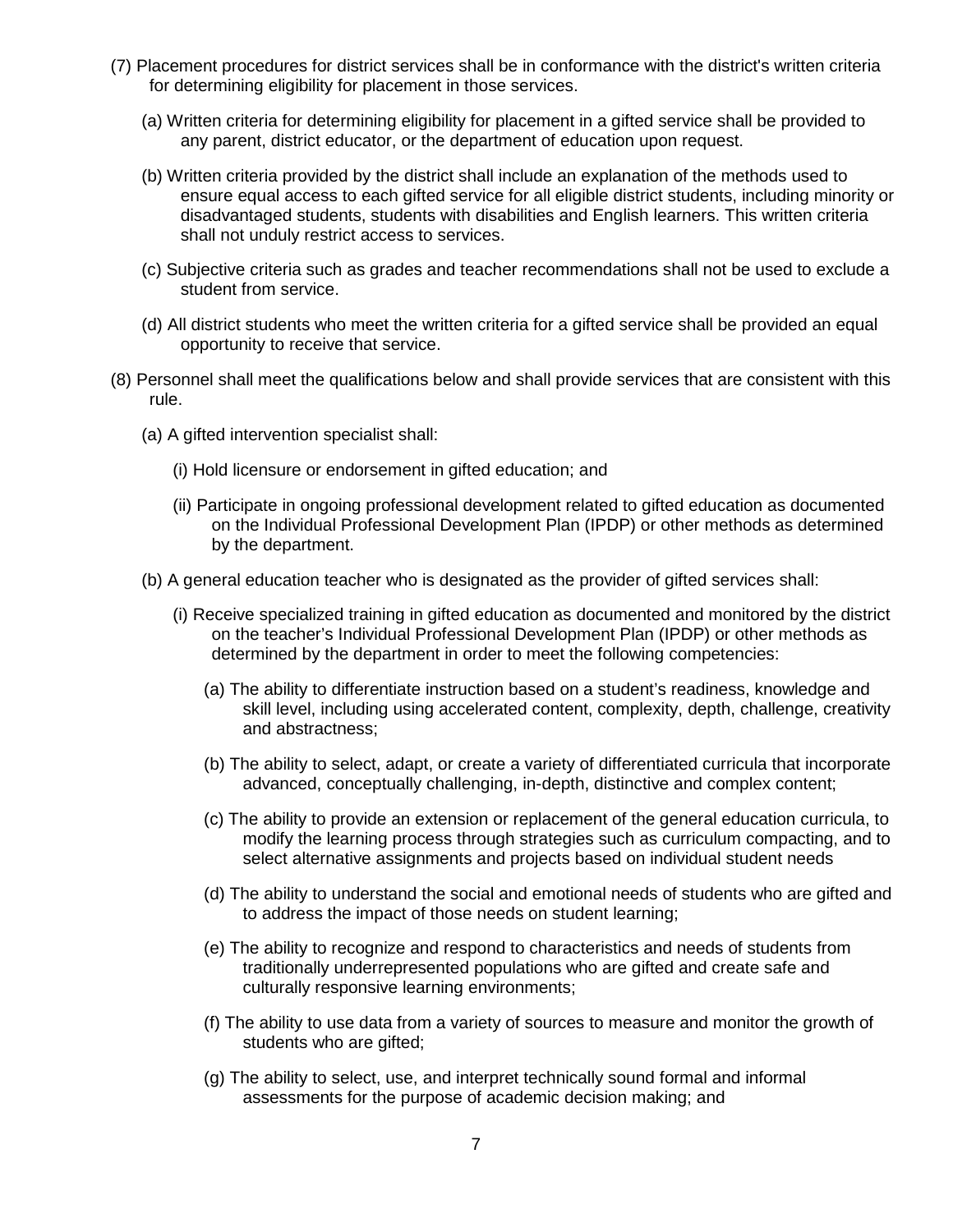- (h) The ability to participate in the development of the Written Education Plan.
- (ii) Participate in ongoing professional development related to gifted education as documented on the Individual Professional Development Plan (IPDP), or other methods as determined by the department, from an educator who holds licensure or endorsement in gifted education, a graduate degree in gifted education, or is a state or national presenter in gifted education. Professional development covering the competencies listed in  $(D)(8)(b)(i)(a) - (h)$  must include at least 30 clock hours during the first year, at least 30 clock hours during the second year, and additional clock hours each year thereafter as determined by the district. Any documented clock hours earned in the 24 months prior to the adoption of this rule shall count toward this requirement; and
- (iii) Receive ongoing support in curriculum development and instruction from an educator who holds licensure or endorsement in gifted education.
- (c) A Coordinator of gifted education services shall:
	- (i) Demonstrate evidence of at least three years successful teaching experience;
	- (ii) Hold Ohio administrative specialist license, if the coordinator is to supervise teachers;
	- (iii) Hold licensure or endorsement in gifted education; and
	- (iv) Participate in ongoing professional development related to gifted education as documented on the Individual Professional Development Plan (IPDP) or other methods as determined by the department.
- (9) Coordinators of gifted education shall provide the following services for school districts:
	- (a) Assist in the identification of students who are gifted;
	- (b) Assist in the placement of students who are gifted in appropriate educational services and settings;
	- (c) Assist school personnel in the design of gifted education services;
	- (d) Consult with school personnel regarding gifted education issues in district strategic planning processes and the development of school improvement plans;
	- (e) Assist school personnel in the on-going evaluation of the effectiveness of gifted education services, including input from parents of students who are gifted;
	- (f) Consult with school personnel about ways to develop and adapt curriculum, materials, and teaching strategies; and
	- (g) Assist school personnel in ensuring that documents required in this rule regarding gifted identification procedures and written criteria for placement in gifted services are accurate and accessible to parents and other stakeholders.
- (10) All personnel providing gifted services shall be provided with appropriate space and sufficient time for designing their work, evaluating student progress, conferencing, and planning.
- (11) Gifted coordinators, gifted intervention specialists, and all general educators providing gifted services are accountable through the Ohio Educator Evaluation System.
- (E) Written education plan (WEP)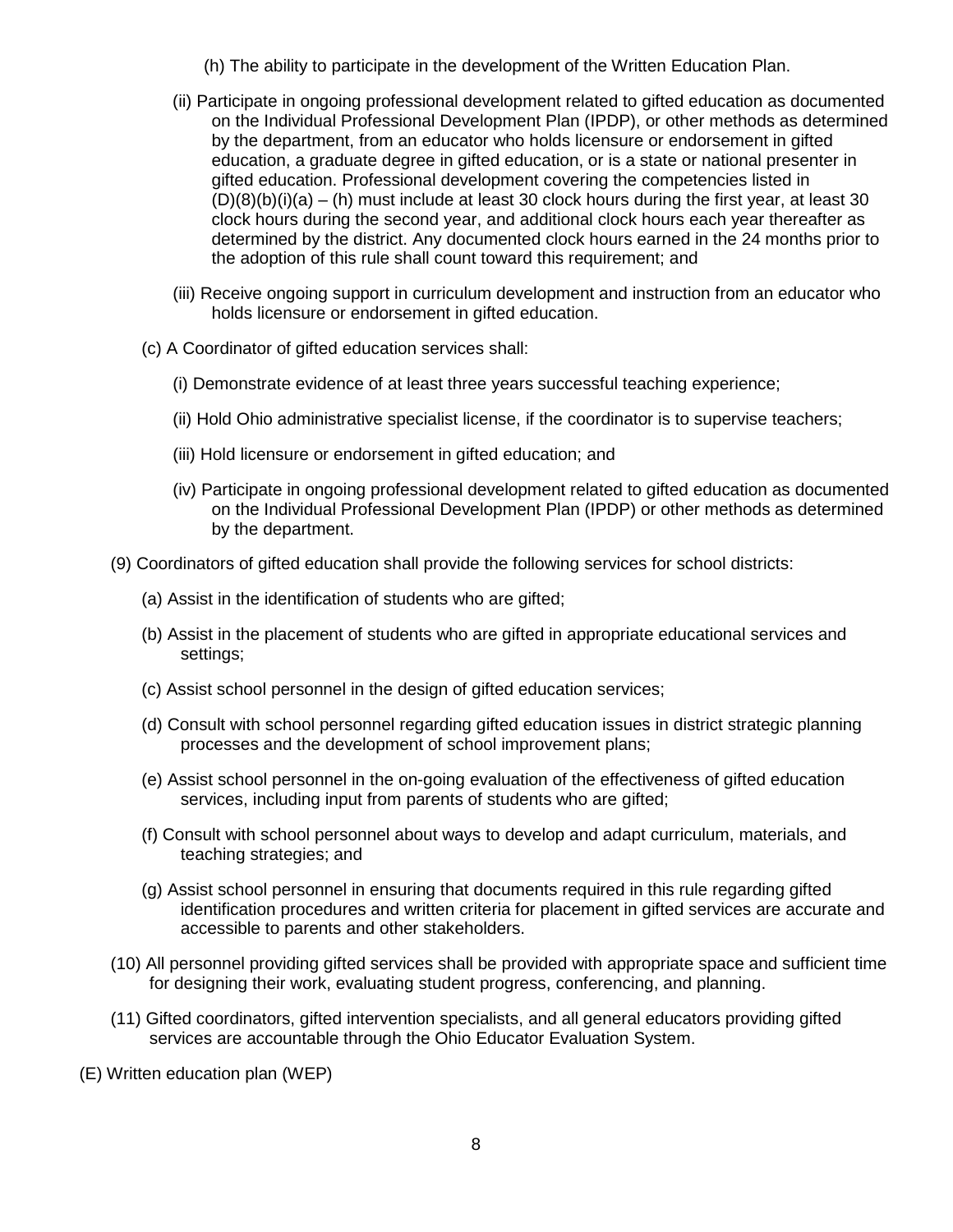Gifted services shall be guided by a WEP. The district shall provide parents with periodic reports regarding the student's progress toward meeting goals and the effectiveness of the services provided in accordance with the WEP.

- (1) The WEP shall be developed in collaboration with an educator who holds licensure or endorsement in gifted education. The WEP shall:
	- (a) Provide a description of the services to be provided including:
		- (i) Goals for the student in each service specified including, but not limited to, measurable academic goals. Goals may also include curricular, guidance and instructional practices which support the student's social and emotional needs;
		- (ii) Methods and performance measurements for evaluating progress toward achieving the goals specified;
		- (iii) Methods and schedule for reporting progress to students and parents;
		- (iv) Staff members responsible for ensuring that specified services are delivered;
		- (v) Policies regarding the waiver of assignments and the scheduling of tests missed while participating in any gifted services provided outside the general education classroom; and
		- (vi) Include a date by which the WEP will be annually reviewed for possible revision.
	- (b) Parents, the collaborating educator, and all educators responsible for providing gifted education services to the student, including teachers providing differentiated instruction in general education settings, shall be provided a copy of the WEP.
	- (c) Districts shall make a reasonable attempt in writing, electronic or otherwise, at the commencement of services and each year thereafter in which a student receives gifted services, to obtain a parent or guardian signature on the WEP. Students shall not be denied services due to the lack of a parent or guardian signature.
- (2) For each student identified as gifted who is not provided gifted services per this rule, districts shall develop and disseminate to parents or guardians a no services letter which clearly communicates that the student is not receiving gifted services. The letter may include a list of enrichment opportunities provided to the student by the district.
- (F) Funding
	- (1) Districts shall report the amount of funds spent on gifted education using guidelines prescribed by the department of education.
	- (2) The department, no later than October 30 each year, shall publish on its website district expenditures for gifted education.
	- (3) In an allocation process determined by the department, where educational service centers receive gifted unit funding, units must be allocated with appropriately licensed and qualified gifted staff as follows:
		- (a) Gifted coordinators must have gifted licensure and, if assigned to supervise staff, must have administrative licensure;
		- (b) Gifted intervention specialists must have gifted licensure; and
		- (c) Units for gifted intervention specialists may be allocated where qualified gifted coordinator services are available.